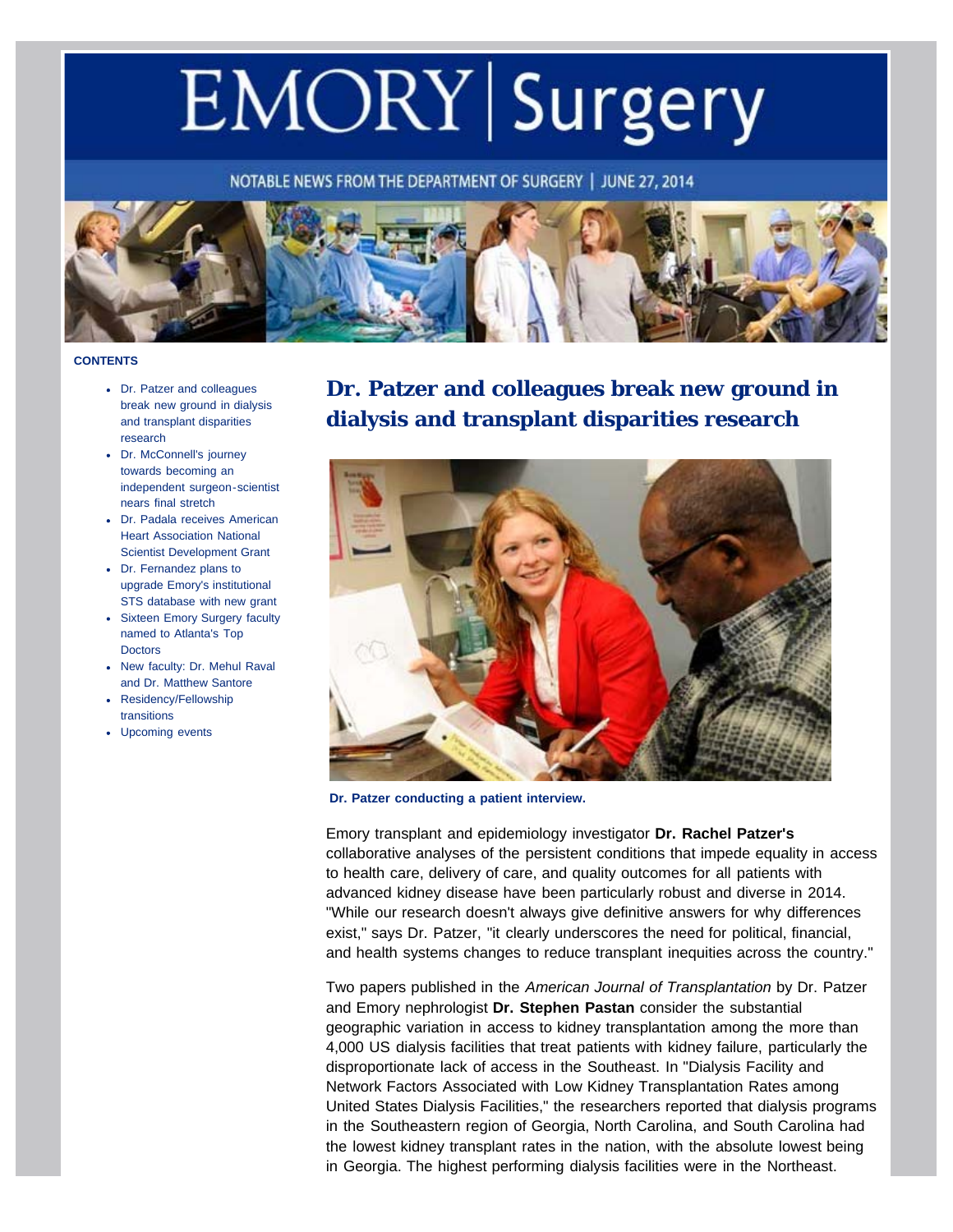"The disparities we found within dialysis facilities in the Southeastern US are linked to the higher concentration of poverty in that area of the country compared to other regions," says Dr. Patzer.

The researchers observed wide variability in transplant rates between different dialysis facilities, and then assessed what factors could be linked with delayed transplant access so that interventions could be designed to improve access. When they analyzed Centers for Medicare and Medicaid Services Dialysis Facility Report data from 2007 to 2010, they found that dialysis facilities with higher numbers of African American patients, uninsured patients, and patients with diabetes had lower rates of kidney transplantation. In addition, facilities owned by for-profit companies and those with fewer staff tended to have lower rates, while facilities located in regions with more transplant centers per 10,000 kidney failure patients and with higher percentages of employed patients tended to have higher rates of transplantation.

In their viewpoint article "Kidney Transplant Access in the Southeast: View From the Bottom," Drs. Patzer and Pastan focused on the conditions in the Southeast that have contributed to it having the highest levels of kidney disease but the lowest rates of kidney transplantation in the nation, and proposed several strategies for overcoming this imbalance. Features shaping the disparity include the region having a larger population of African-Americans—the authors assert that "minority race/ethnicity is associated with poor health outcomes in the United States"—and higher poverty than the rest of the nation, as well as more prevalent risk factors for kidney disease, including hypertension, obesity, and diabetes. Considering the essential role dialysis facilities play in transplant access, the authors posited that identifying characteristics of individual dialysis units with low rates of kidney transplantation, such as understaffing or for-profit status, can help identify targets for internal quality improvement initiatives. They also suggest that coordinated policy changes by organizations such as transplant centers could increase staffing, standardize patient education, and expand Medicaid eligibility.

"Identifying the regions of the country with the greatest disparity in access to kidney transplantation could help policy makers to direct funding to support solutions to address these disparities, as well as help researchers to develop and test interventions to reduce these disparities," says Dr. Patzer.

One intervention proposed by Dr. Patzer is the use of mentoring programs as a form of patient education that match kidney transplant recipients to dialysis patients interested in transplantation. Dr. Patzer and her team, which includes transplantation data analysts **Jennifer Gander** and **Mohua Basu**, were recently notified that their pilot study "Peer Mentoring to Reduce Disparities in Access to Kidney Transplantation" had received funding from the Morehouse School of Medicine Transdisciplinary Collaborative Center (TCC) for Health Disparities Research. Funded by the NIH, TCC supports innovative research studies that address the unmet needs of people in communities that are disproportionately impacted by health disparities.

The study will appraise the ability of the Georgia Transplant Foundation's well established Mentor Project to impact racial disparities in kidney transplant access in Georgia, after which the team plans to develop a "toolkit" of materials that can be applied to developing peer mentoring programs at facilities throughout the Southeast.

Another tool devised by Dr. Patzer to lessen disparities in patient education and



**Stephen Pastan**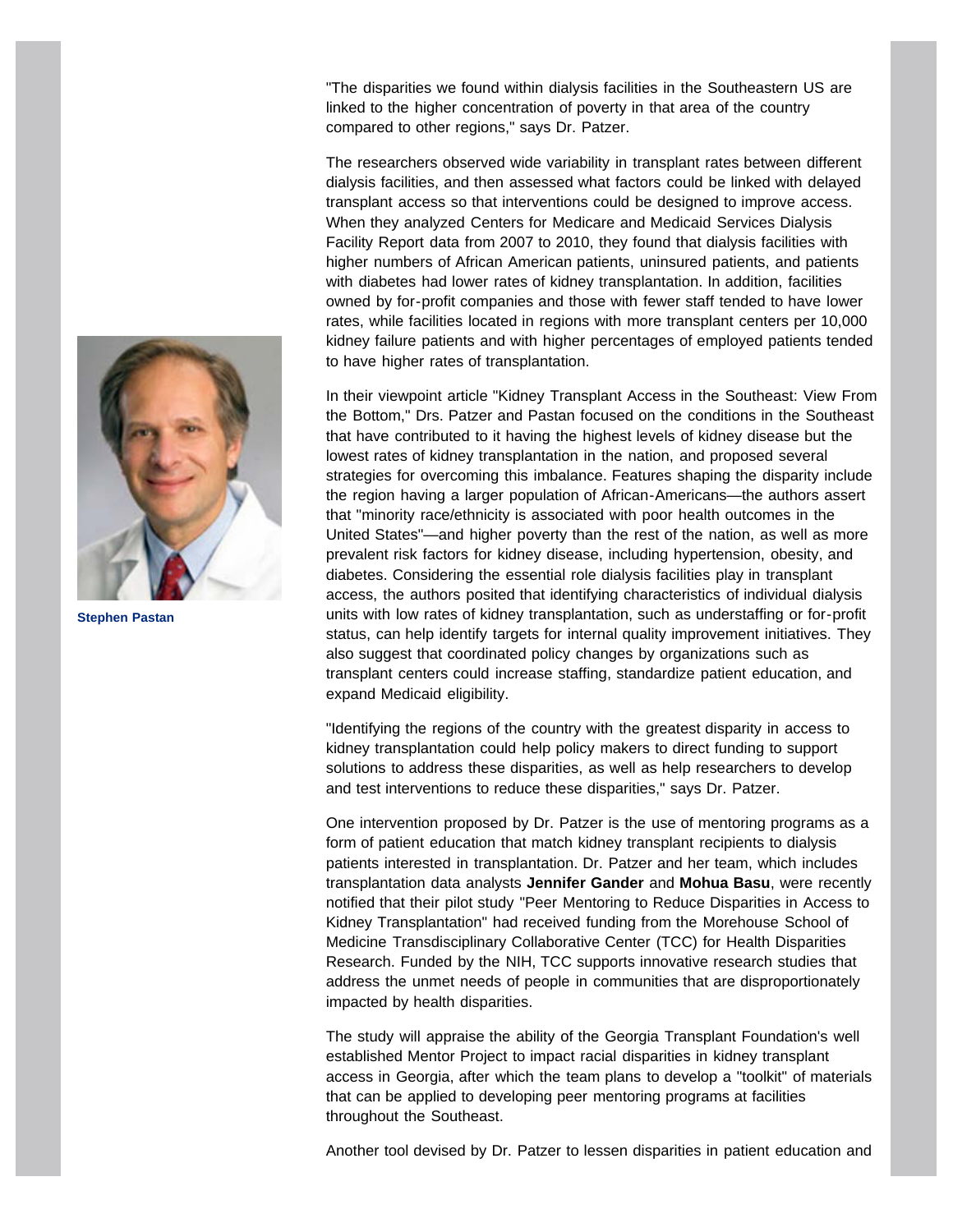**Shipra Arya**

transplantation decision-making is the iCHOOSE Kidney iPad and iPhone app, which has been available as a [free download from iTunes](https://itunes.apple.com/us/app/ichoose-kidney/id685381934?mt=8) since 2013. Featuring an easy-to-use, pictorial interface, the app provides users with an individualized comparison of mortality risk estimates for patients on dialysis vs. patients that have a living or deceased donor kidney transplant. Satellite Healthcare's Norman S. Coplon Extramural Grant Program, one of the nation's largest private endowments for kidney disease and treatment research, has agreed to fund a randomized study of the app's effectiveness that will involve patients referred for transplant evaluation at Emory, Columbia, and Northwestern universities. Dr. Patzer and her team will test the degree to which the app improves knowledge and shared decision-making between patients and physicians in choosing treatment options; will determine whether the strength of the app's content varies by health literacy, numeracy, and race; and will evaluate the app's usability among providers.

Dr. Patzer will also assist PI and Emory vascular surgeon **Dr. Shipra Arya** in an Atlanta Clinical & Translational Science Institute-funded comparative effectiveness pilot study that seeks to identify factors associated with prolonged catheter use and the delay or failure of fistula maturation in the first year of dialysis. In addition, the team will analyze the impact of prolonged catheter use on survival and hospitalization, and evaluate the cost associated with creation and maintenance of a fistula or graft for dialysis access in different patient populations.

The use of a catheter for vascular access is the least preferred method for dialysis, as it carries the highest risk of infections, cardiovascular complications, and death. Meanwhile, the fistula—an artery surgically connected to a vein—has far less complications and much longer patency, followed by prosthetic grafts. However, catheters must be used until the fistula matures, which can take too long or not happen at all. While fistula creation before dialysis has increased, the use of a catheter in the first few months of dialysis has remained steady, thereby exposing patients to complications. Drs. Arya and Patzer will look closely at circumstances that can delay fistula maturation such as age, gender, race, ethnicity, and pre-existing clinical conditions like cardiovascular disease and diabetes in different patient subgroups. They will also compare the outcomes of using the fistula or graft in these patient types in order to design a disease model that distinguishes what method may work best for certain groups.

<span id="page-2-0"></span>

**Kevin McConnell**

# **Dr. McConnell's journey towards becoming an independent surgeon-scientist nears final stretch**

During the second and third years of his general surgery residency, **Dr. Kevin McConnell** did nearly six months of dedicated rotations on the ICU at Barnes-Jewish Hospital in St. Louis. He was frequently involved in the treatment of patients with sepsis, a potentially fatal whole-body inflammation that affects 1.1 million patients annually and causes more than 210,000 deaths per year. "Fighting sepsis became my research calling after that," says Dr. McConnell. "I was startled by the lack of effective treatments for sepsis, and I wanted to help uncover its mysterious pathophysiology so more could be done to treat these patients."

From 2004-2007, Dr. McConnell began establishing his knowledge base in sepsis by doing a research fellowship with **Dr. Craig Coopersmith** and **Dr. Richard Hotchkiss** in their lab at the Washington University School of Medicine. The two researchers were known for defining the role of apoptosis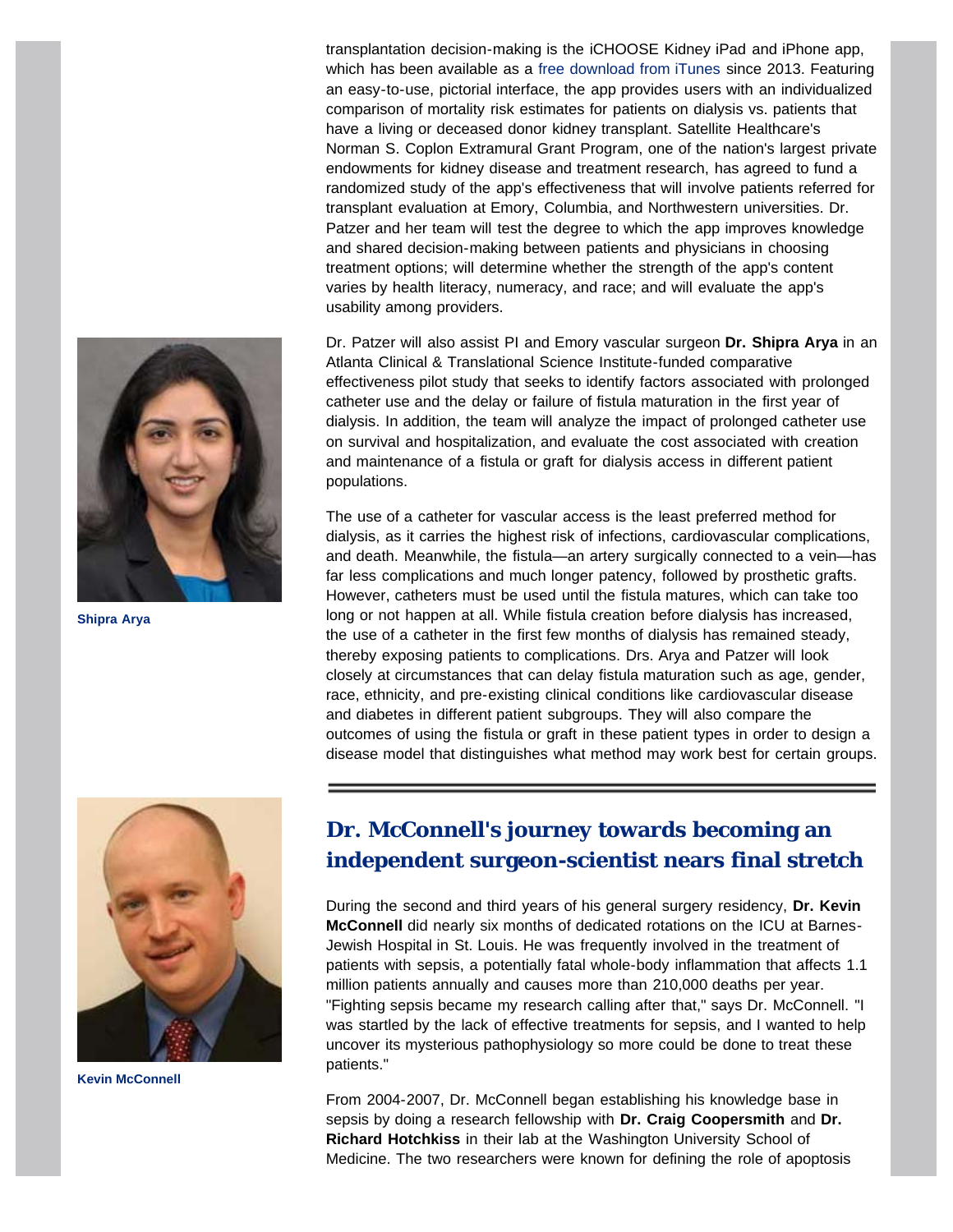(cell death) in sepsis, and Dr. McConnell assisted them in their investigations of the immune paralysis that followed the death of lymphocytes (a primary immune cell) in sepsis, which allowed bacteria to invade patients' systems. Dr. McConnell also worked on analyzing the host response to sepsis.

Dr. Coopersmith joined Emory in 2009 as associate director of the Emory Critical Care Center, and was instrumental in the recruitment of Dr. McConnell to Emory in 2011 after the completion of his surgical critical care fellowship at Barnes. Dr. McConnell became an attending in the Emory University Hospital ICU and began developing his research agenda. In 2013, he received a Shock Society Research Fellowship for Early Career Investigators to study lymphocyte activation and trafficking in sepsis.

In early June of this year, Dr. McConnell received an NIH Mentored Clinical Scientist Research Career Development Award, which will give a major and perhaps final push to his goal of becoming an independent surgeon-scientist. The five-year K08 grant will fund his study "Improved Survival in Sepsis with LFA-1 Blockade Evaluation of Lymphocyte Activation," which will be conducted under the mentorship of Dr. Coopersmith and **Dr. Mandy Ford**, scientific director of the Emory Transplant Center.

This investigation is an extension of prior studies of both animal models of sepsis and septic patients—some of which were conducted by Drs. Coopersmith and McConnell—that observed that degradations in lymphocyte function and subsequent lymphocyte apoptosis can be critical to the progression and outcome of sepsis. Dr. McConnell plans to build on the conclusions of this work by conducting a variety of experiments that will identify how lymphocyte response, activation, and trafficking is affected in sepsis, followed by the comprehensive evaluation of how these forces may be modulated to improve the treatment of this very morbid disease so that new treatments can be ideally translated to the treatment of critically ill patients. An important aspect of the study will be the examination of whether blocking the LFA-1 integrin from activating trafficking of lymphocytes to inflamed tissue could limit local tissue damage and propagation of the inflammatory response in sepsis.

"In addition to the obvious benefits of Dr. Coopersmith's oversight, Dr. Ford's participation makes this project very special," says Dr. McConnell. "The advances she's made in transplant immunology here at Emory, particularly in the development of new therapies like belatacept with **Dr. Christian Larsen** and **Dr. Tom Pearson**, are truly exceptional. Dr. Ford also began working with Dr. Coopersmith shortly after he came to Emory, and they are currently Co-PIs of an NIH R01-funded collaborative study of the interplay between cancer and sepsis. What these mentors have learned and are continuing to learn could assist me in finding new keys to control how the immune system is affected in sepsis."

# <span id="page-3-0"></span>**Dr. Padala receives American Heart Association National Scientist Development Grant**

The National Scientist Development Grant from the American Heart Association supports highly promising scientists in their progress towards independence by encouraging and adequately funding research projects that have the potential to impact the understanding and practice of cardiovascular medicine. **Dr. Muralidhar Padala** recently received this four-year grant for his study "Biomechanics of Left Ventricular Remodeling in Ischemic Mitral Regurgitation: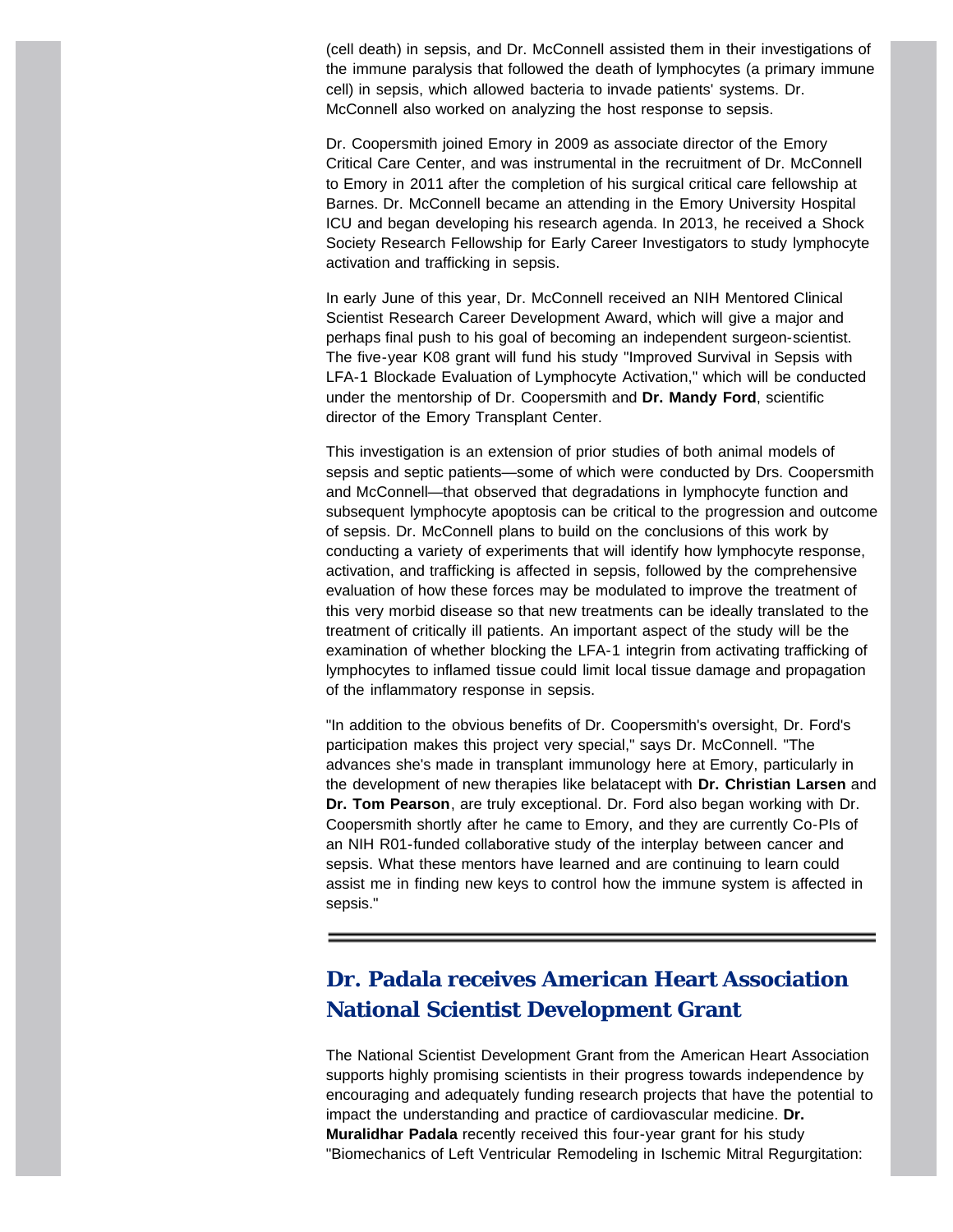Mechanisms to Therapies," which proposes to define the mechanisms underlying heart failure in valve disease and develop novel therapies to contain left heart failure in these patients.



**Muralidhar Padala**

Mitral valve regurgitation is a common secondary lesion that develops in 35- 40% of patients who have survived a heart attack and are 6-12 months out from stenting or coronary artery bypass grafting. Clinical observational studies have found that diagnosis of this lesion often precedes acceleration to heart failure, depending on which type of mitral valve repair or replacement therapy has been done to save the ventricle from failing. However, the basic mechanisms that increase the momentum of the process are not understood, causing no consensus on a mechanism-driven therapeutic strategy. Dr. Padala seeks to develop a structure-function relationship between the infarcted and remote myocardium with and without mitral regurgitation using novel in vivo models developed in his laboratory.

"The timing of this grant is perfect," says Dr. Padala. "It is a logical progression from my lab's investigation of the mechanisms of mitral regurgitation that was funded by the Leducq Career Development Grant I received in 2012 and which is about to end. The new AHA grant will take up where that grant left off, and we will work to determine how mitral regurgitation impairs ventricular function. If we learn why and when the left ventricle will fail in this disease state, we could have a guide to learning when and how to intervene and rescue it. This is a project of great clinical importance, particularly since the timing of mitral valve repair in these patients is extremely controversial."

The study will involve the close collaboration of Emory cardiac surgeon scientists **Dr. Robert Guyton**, **Dr. Eric Sarin**, and **Dr. Vinod Thourani**, all of whom perform mitral valve repairs regularly and will translate the knowledge gained in the lab to the clinic. Dr. Padala will also be assisted by **Dr. Tatiana Chadid**, a general surgery resident on research sabbatical in his laboratory.

<span id="page-4-0"></span>

**Felix Fernandez**

# **Dr. Fernandez plans to upgrade Emory's institutional STS database with new grant**

"There is currently no process or technology in place to collect and incorporate patient reported outcomes into patient records within the Society of Thoracic Surgeons National Database," says Emory cardiothoracic surgeon **Dr. Felix Fernandez**. The STS database allows clinical institutions—one of which is Emory's clinical section of general thoracic surgery—to input and share outcomes data in a quality collaborative network. "Patient reported outcomes are vital in guiding treatment planning, treatment modification, and/or treatment termination," he continues. "Including the patient's subjective experiences with specific interventions or treatments is critical for prospective studies of comparative effectiveness research or development of evidence-based guidelines to improve quality of care and outcomes."

The Graham Foundation of the American Association for Thoracic Surgery (AATS) concurs, and has named Dr. Fernandez a Cardiothoracic Surgical Investigator for 2014-2015 and will provide support for his pilot study to integrate patient reported outcomes data (PROs) into Emory's STS General Thoracic Surgery Database. The study will also examine the comparative effectiveness of minimally invasive vs. thoracotomy surgical approaches and sublobar resection vs. lobectomy pulmonary resection strategies for early stage lung cancer, with an emphasis on PROs as outcome measures. The co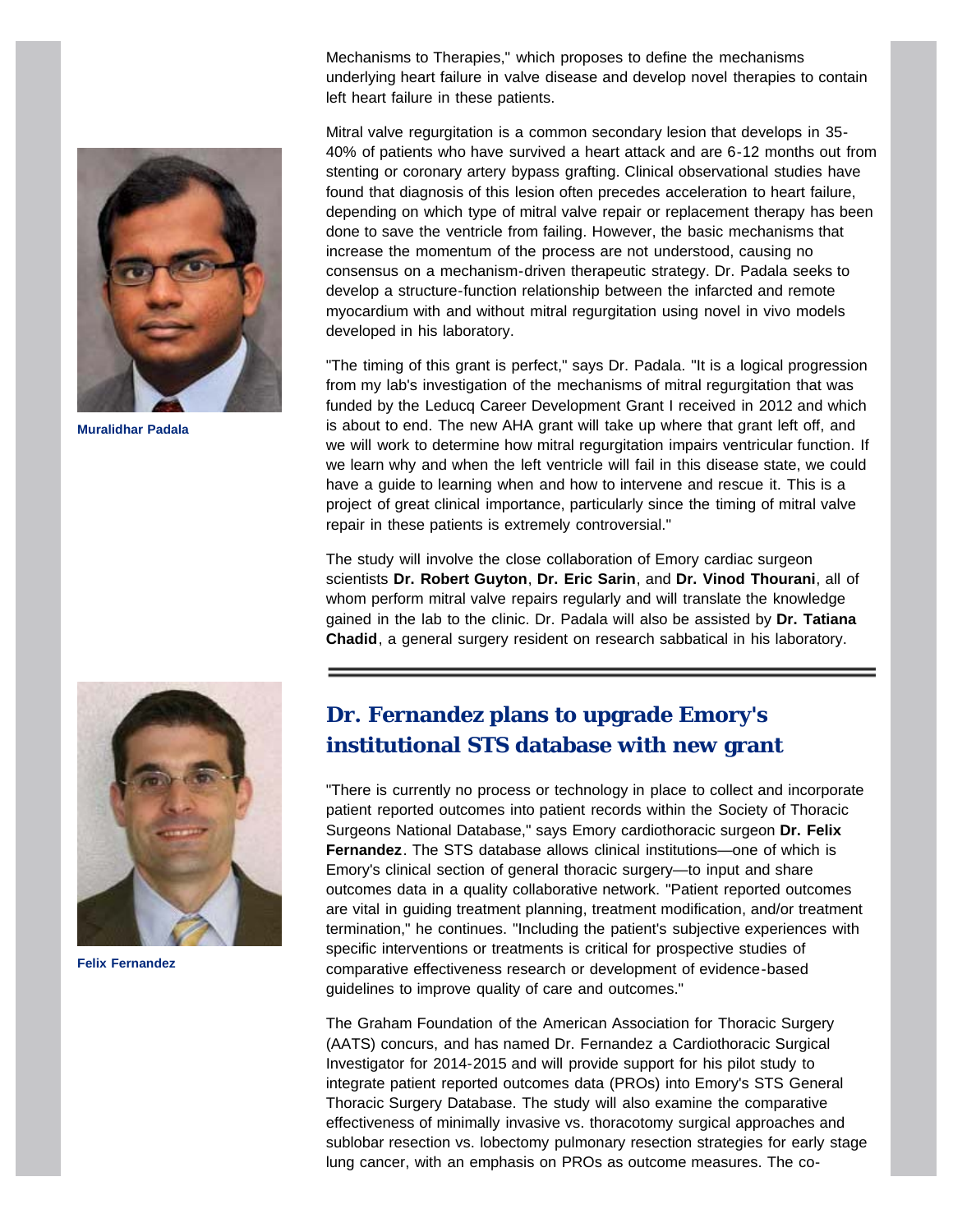investigators for the study are **Dr. Theresa Gillespie**, oncology researcher for the Emory departments of Surgery and Hematology and Medical Oncology; **Dr. Joseph Lipscomb**, professor of health policy and management for the Rollins School of Public Health; and **Scott Robertson**, research scientist at the Interactive Media Technology Center of the Georgia Institute of Technology.

As a member of the workforces for the STS General Thoracic Surgery Database and the umbrella National database, which contains the adult cardiac, general thoracic, and congenital heart surgery databases, Dr. Fernandez is exceptionally familiar with the system's inner workings and processes. "While similar systems have begun to accept the collection of PROs as secondary endpoints of clinical trials in addition to the more traditional endpoints of response or survival, few are able to incorporate PROs as part of patient care in real time in order to affect clinical decision-making," he says. "The STS database is the premier clinical data registry in cardiothoracic surgery and a model for other specialty specific registries, and I believe it needs to be able to do this."

The team plans to use the NIH's Patient Reported Outcomes Measurement Information System (PROMIS) installed on iPads or similar devices to collect PROs from 150 enrolled patients that are undergoing surgery for lung cancer. PROs will be collected at patients' pre-op visits, 30 days post-op appointments, and 90 days post-op examinations. The PROMIS raw scores will be uploaded to Emory Healthcare's STS database by means of a prototype app developed by Mr. Robertson's team at Georgia Tech. Once this is achieved, the data can be reviewed almost immediately by providers.

"If things go relatively smoothly, this will allow PROs to be used to refine operative risk prediction models developed by the STS for patients undergoing surgical therapy for lung cancer, and can also be applied to determining the comparative effects on health related quality of life of minimally invasive, sublobar, and lobectomy pulmonary resection strategies," says Dr. Fernandez. "Once piloted and shown to be feasible, acceptable, and secure, this methodology can then be applied to other diseases, conditions, and sections of the STS national database. The PROMIS system allows for complete customization of instruments and data collection tools; thus, other research studies, other diseases and conditions, and other affiliated institutions could be included in future research pursuits."

<span id="page-5-0"></span>

# **Sixteen Emory Surgery faculty named to Atlanta's Top Doctors**

*Atlanta* magazine's July 2014 "Top Doctors" issue, an annual listing compiled by the New York-based research firm Castle Connolly Medical Ltd., includes 16 faculty of the Department of Surgery of the Emory University School of Medicine. Congratulations to **Timothy Buchman, Seth Force, Sheryl Gabram, John Galloway, Robert Guyton, Kirk Kanter, Stuart Knechtle, Albert Losken, Jeffrey Miller, Douglas Murphy, Foad Nahai, Kenneth Newell, Charles Staley, John Sweeney, Collin Weber,** and **Mark Wulkan**.

A prominent number of the recognized physicians are Emory physicians who practice at one of more than 200 Emory Healthcare provider locations, or who hold faculty positions at Emory University School of Medicine. This year, 155 Emory doctors (43 percent) were selected out of a total of 347 listed in the magazine.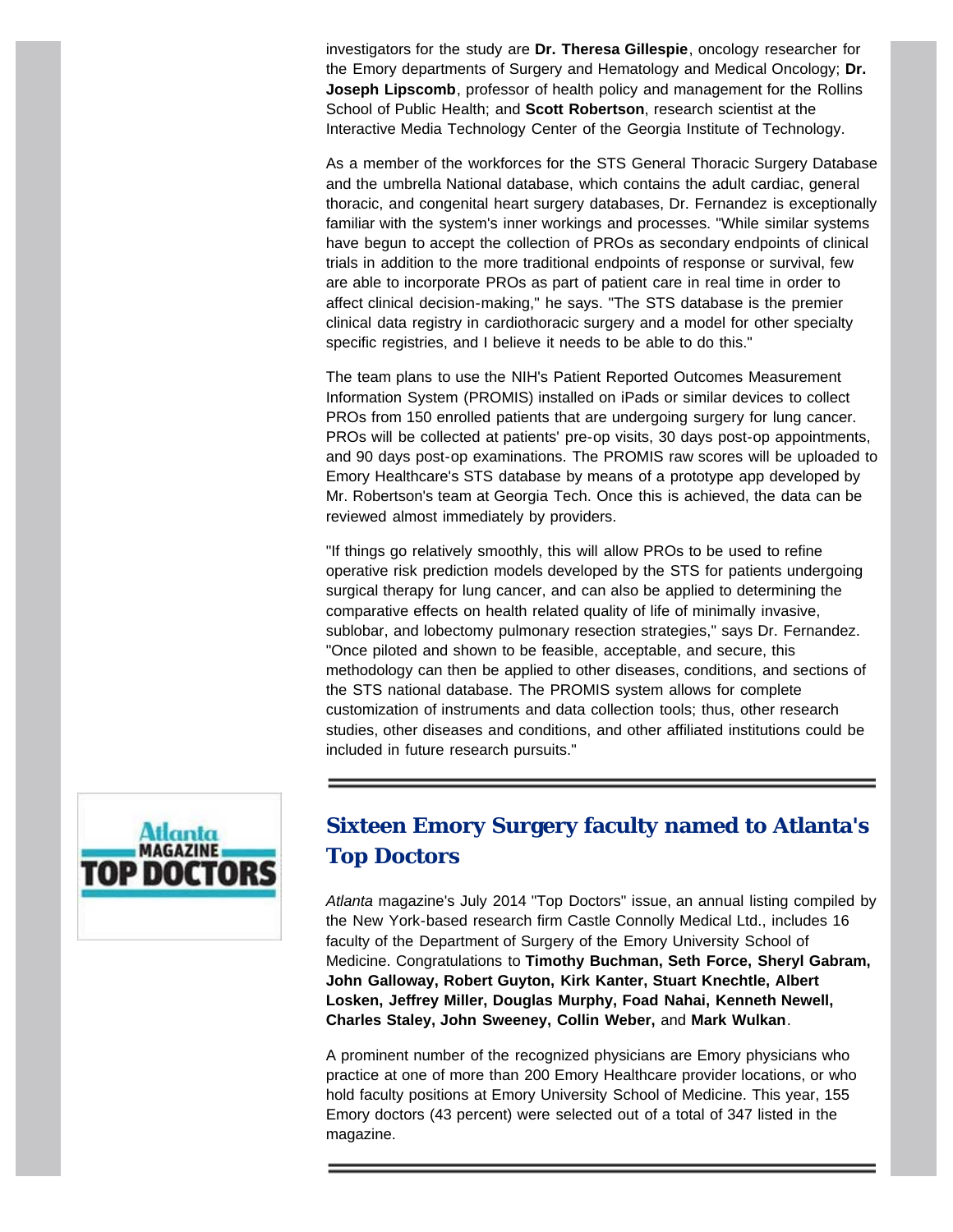<span id="page-6-0"></span>

**Mehul Raval**



**Matthew Santore**

# **New faculty: Dr. Mehul Raval and Dr. Matthew Santore**

# *Division of Pediatric Surgery*

(Assistant Professor of Surgery) **Mehul V. Raval, MD, MS,** received his MD from Wake Forest University School of Medicine in 2005 and a Master of Science in Clinical Investigation from Northwestern University Graduate School in 2012. During medical school he completed a one-year Doris Duke Clinical Research fellowship at the University of North Carolina at Chapel Hill. He did his general surgery residency at McGaw Medical Center of Northwestern University from 2005-2012 and served as a clinical scholar in residence at the Division of Research and Optimal Patient Care of the American College of Surgeons from 2008-2010. His clinical fellowship in pediatric surgery was completed at Nationwide Children's Hospital of Ohio State University in 2014.

As an ACS scholar, Dr. Raval performed an assessment of multi-specialty representation and case-mix adjustment in the ACS National Surgical Quality Improvement Program, helped coordinate the initial testing of the ACS NSQIP pediatric module, assisted with the formation of an Illinois ACS NSQIP collaborative, conducted a national survey of surgeons involved in the ACS NSIQP, and developed online compliance reports for the ACS Bariatric Surgery Center Network. He also completed a variety of studies assessing quality and outcomes for pediatric surgical topics including Wilms tumors, intussusception, and appendicitis.

(Assistant Professor of Surgery) **Matthew T. Santore, MD,** received his MD from the University of Chicago Pritzker School of Medicine in 2005. While doing his general surgery residency at the University of Pennsylvania from 2005-2012, he also did a two-year research fellowship studying in utero stem cell transplantation in Dr. Alan Flake's lab at Children's Hospital of Philadelphia. The fellowship was funded by a 2008 American College of Surgeons Resident Research Scholarship. Dr. Santore is joining our faculty after completing his pediatric surgery fellowship at Emory.

Dr. Santore's clinical specialties are laparoscopic and thoracoscopic surgery, single site laparoscopic surgery, neonatal surgery, inflammatory bowel disease, trauma, ECMO, prenatal consultation, and endocrine surgery. His research interests are pediatric minimally invasive surgical techniques, quality improvement and outcomes in surgical services, and quality improvement in pediatric trauma.

# <span id="page-6-1"></span>**Residency/Fellowship transitions**

# **GENERAL SURGERY**

## *Outgoing chief residents*

**Jennifer Avise**, vascular surgery fellowship, Wake Forest University; **Melissa DeVito**, private practice; **Sarah Hill**, pediatric surgery fellowship, Children's Healthcare of Atlanta; **Michael Lowe**, surgical oncology fellowship, Memorial Sloan-Kettering Cancer Center; **Lee Ocuin**, surgical oncology fellowship, University of Pittsburgh School of Medicine; **Sameer Patel**, surgical oncology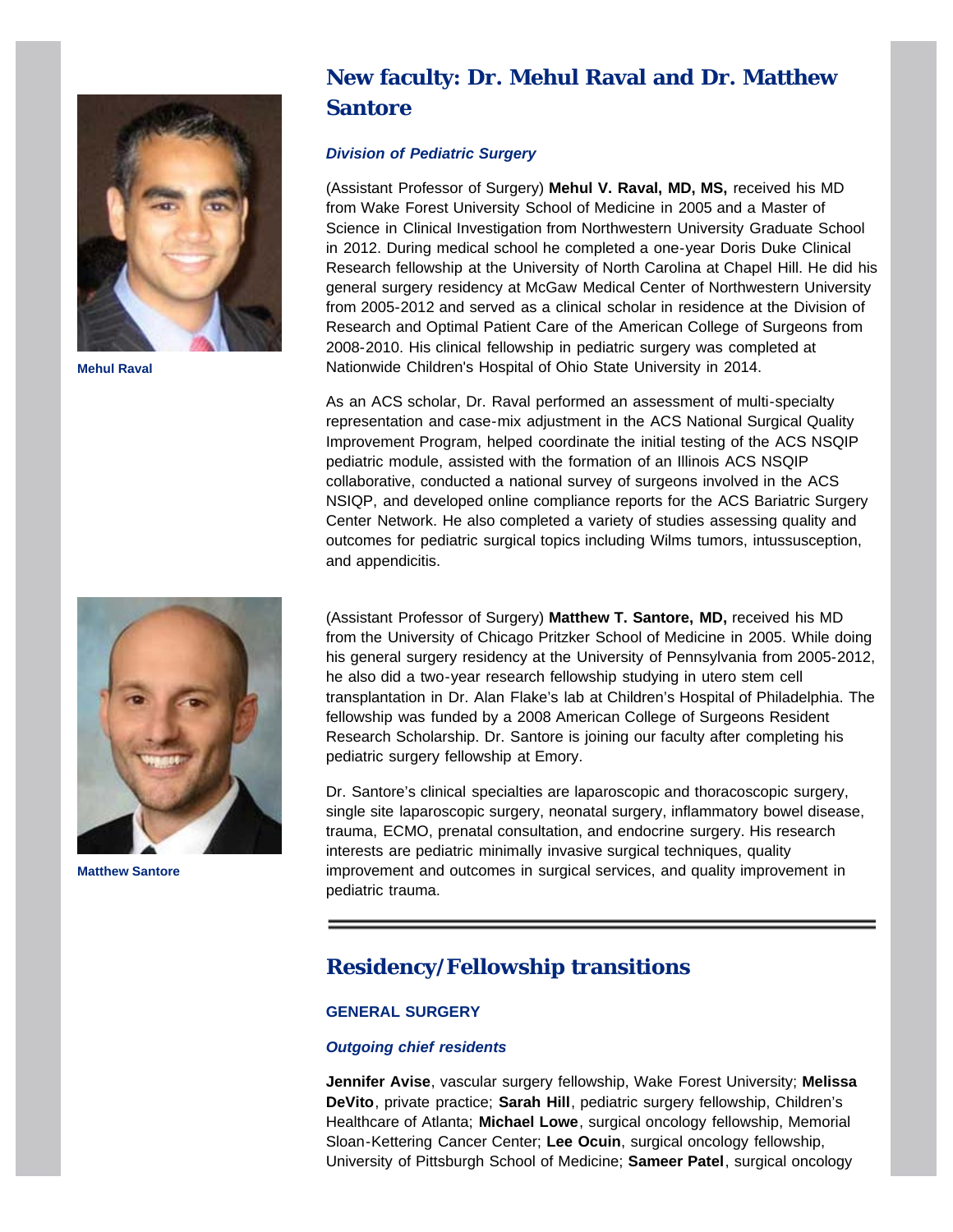fellowship at M.D. Anderson Cancer Center; **Swetha Ramakrishnan**, colorectal surgery fellowship, Washington University in St. Louis; **Jamil Stetler**, endosurgery fellowship, Emory; **Preeti Subhedar**, breast fellowship, Memorial Sloan-Kettering Cancer Center; **Peter Thompson**, plastic surgery fellowship, Emory.

# *Incoming categorical residents*



**Allen Andrews**, Oregon Health and Science University SOM



**Clara Farley**, Emory University SOM



**Caitlin Fitzgerald**, Emory University SOM



**Alexandra Lopez-Aguiar**, Geisel SOM, **Dartmouth** 



**Christopher Nauser**, University of Missouri SOM



**Nnaemeka Ndubisi**, Brody School of Medicine, ECU



**Matthew Perez**, Morsani COM, USF



**Matthew Stanley**, University of Kentucky COM



**Vivian Wang**, Johns Hopkins University SOM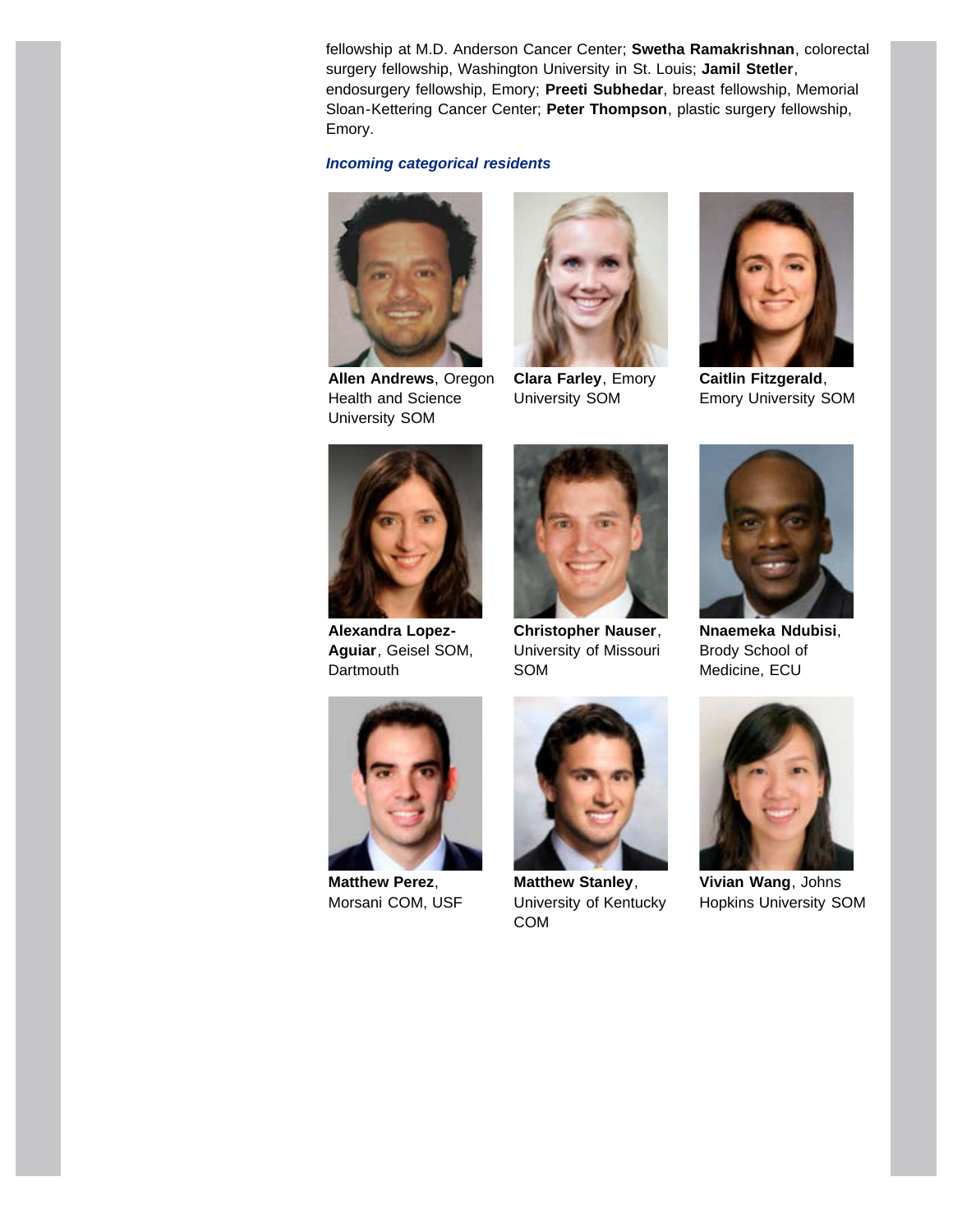# *Incoming preliminary residents*



**Louis Aliperti**, Tulane University SOM



**Adekemi Egunsola**, Emory University SOM



**Shayanne Guerrero**, PUCMM, Facultad de Ciencias de la Salud



**Travis Hamilton**, Oregon Health Sciences **University** 



**Alexandra Hart**, Emory University SOM



**Mohammad Jajja**, Aga Khan University Medical College



**Kanika Kalra**, Lady Hardinge Medical College



**Dean Laganosky**, Jefferson Medical College



**Justine Moe**, Dalhousie **University** 



**Amar Patel**, University of Arizona College of Medicine



**Seyed Amir Razavi**, Tehran University of Medical Sciences



**Vitaly Zholudev**, Chicago Medical School, Rosalind Franklin University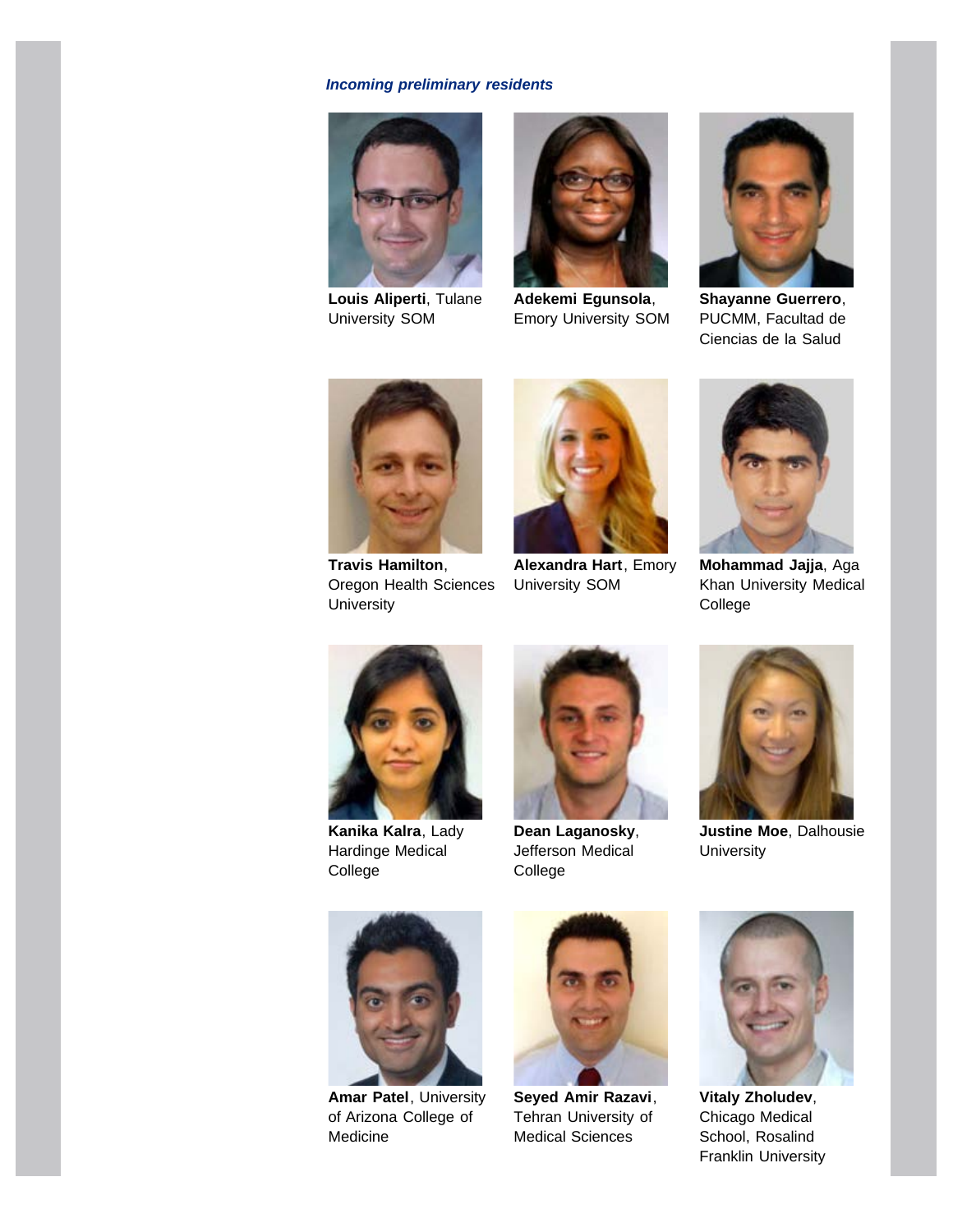#### **BREAST FELLOWSHIP**

#### *Outgoing fellows*

**Brannon Traxler** will be a general/breast surgeon at Mary Black Health System in Spartanburg, SC, and **Veronica Jones** will join the Emory division of surgical oncology as an assistant professor of surgery.

#### *Incoming fellows*

**Meredith Holley Redden** completed her general surgery residency at Atlanta Medical Center, and **Troy Shell** did his general surgery residency at Eastern Virginia Medical School.

#### **BURN FELLOWSHIP**

#### *Outgoing fellows*

**Aviva Bashan** will be a surgical critical care fellow at the University of North Carolina, and **Jessica Kramer** will be an Emory PGY-2 general surgery resident.

#### *Incoming fellows*

**Ashley Rogers** has just finished her PGY-2 year as an Emory general surgery resident, and **Rachael Williams** completed her general surgery residency at Eastern Virginia Medical School.

## **CARDIOTHORACIC SURGERY**

#### *Outgoing residents*

**Kumari Adams,** Saint Joseph Mercy Health System; **Shady Eldaif,** Northside Hospital; **Marek Polomsky,** adult cardiac surgery private practice, Mid-Atlantic Surgical Associates, Morristown Medical Center, NJ; and **Manu Sancheti,** cardiothoracic surgery faculty, Emory.

## *Incoming three-year residents*

**Phillips Harrington,** University of Alabama at Birmingham; **Cyrus Orandi,** Saint Louis University Health Sciences Center; and **Jason Muesse,** Houston Methodist Hospital.

#### *Incoming six-year integrated program residents*

**David Cervantes,** University of Illinois College of Medicine; **Allen Costa,** Columbia University College of Physicians and Surgeons.

#### **ENDOSURGERY FELLOWSHIP**

#### *Outgoing fellow*

**Aliu O. Sanni** is joining Eastside Surgical Associates in Snellville, GA.

#### *Incoming fellows*

**Sujata Gill,** Georgetown University Hospital; and **Jamil Stetler,** Department of Surgery, Emory.

## **ORAL AND MAXILLOFACIAL SURGERY**

#### *Outgoing residents*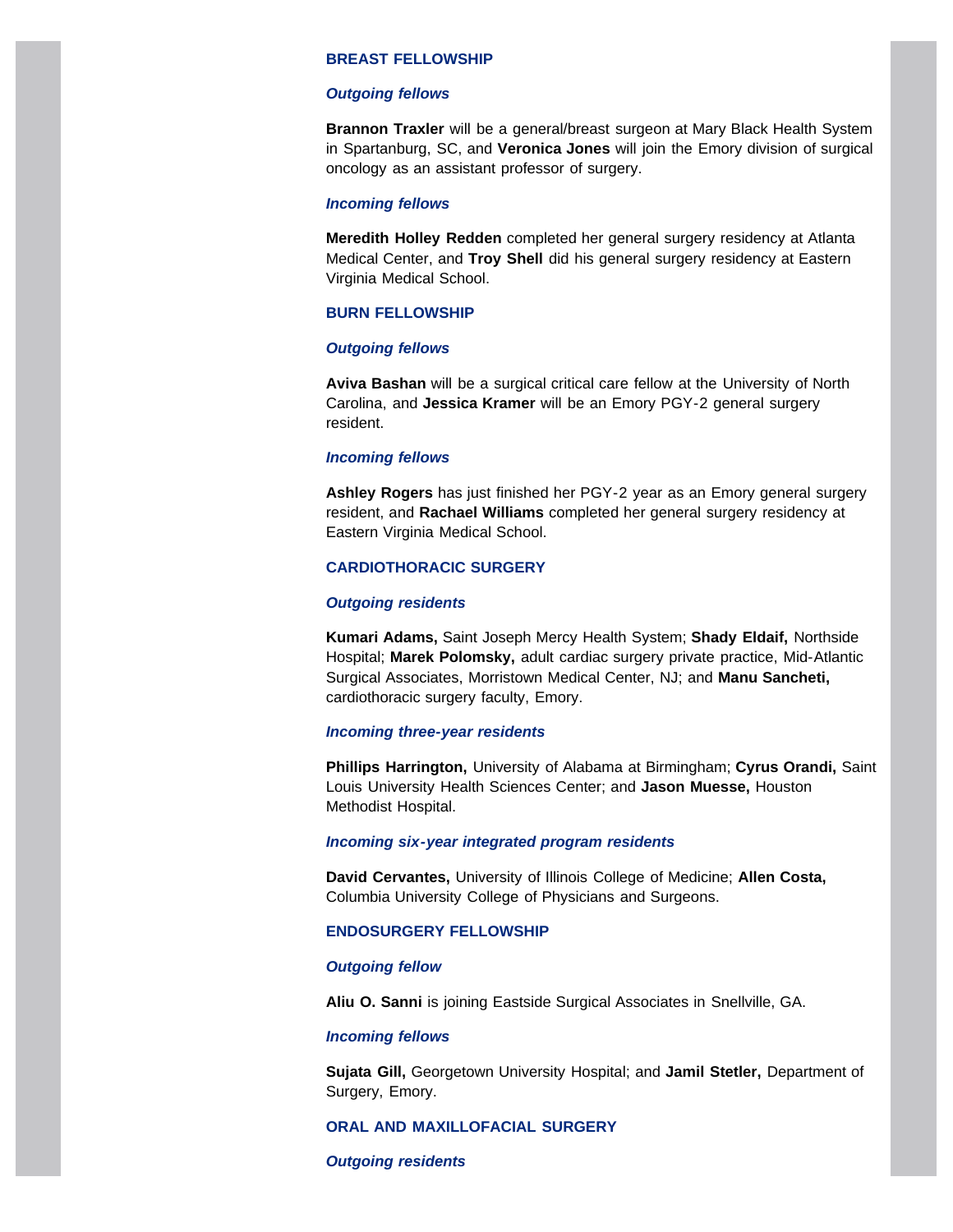**Robert Attia, Thao-Thien Le,** and **Anne Stearns,** private practice, Atlanta; **Ashley Zerweck**, private practice, Cleveland Heights, OH.

#### *Incoming intern*

**Yvonne Tomlinson,** Georgia Regents University College of Dental Medicine.

#### *Incoming four-year residents*

**Saman Harouni,** University of Southern California; **Erin Shariff,** University of Louisville School of Dentistry.

#### *Incoming six-year residents*

**Lina Alsad,** Nova Southeastern University; **Elizabeth Consky,** University of North Carolina School of Dentistry.

#### **PEDIATRIC SURGERY**

**Matthew Santore,** the outgoing fellow, is joining the Emory division of pediatric surgery (see "New Faculty" section above). Incoming fellow **Sarah Hill** has just completed her Emory general surgery residency.

#### **PLASTIC SURGERY**

#### *Outgoing residents*

**Brian Allen,** private practice, Connecticut; **Michael Golinko,** craniofacial fellowship, NYU; **Sam Shih,** private practice, Atlanta.

#### *Incoming residents*

**Peter Thompson,** Emory; **Manny Trujillo,** Spartanburg Regional Healthcare System, SC; **Yan Ortiz-Pomales,** Naval Medical Center, San Diego, CA.

#### **TRANSPLANTATION FELLOWSHIP**

#### *Outgoing fellows*

**Raymond Lynch,** faculty appointment, University of Kansas Hospital, Kansas City; **Malcolm MacConmara,** faculty/researcher appointment, UT Southwestern.

#### *Incoming fellows*

**Denise Lo,** general surgery residency, Medstar Georgetown University Hospital, completed 2013, post-doctoral research fellowship, Emory Transplant Center, completed 2014; **William Kitchens, Jr.,** general surgery residency, Massachusetts General Hospital, completed 2014. Prior to MGH, Dr. Kitchens received his PhD in immunology and molecular pathogenesis at Emory.

#### **TRAUMA/SURGICAL CRITICAL CARE**

#### *Incoming trauma fellows*

**Mary Colvin** comes from St. Alphonsus Medical Group, Baker City, OR, where she was a general surgeon**. Leslie Ghisletta** did her general surgery residency at Drexel University College of Medicine, Philadelphia. **Dipan Patel's** general surgery residency was completed at Rhode Island Hospital of Brown University's Alpert Medical School.

#### *Outgoing surgical critical care resident*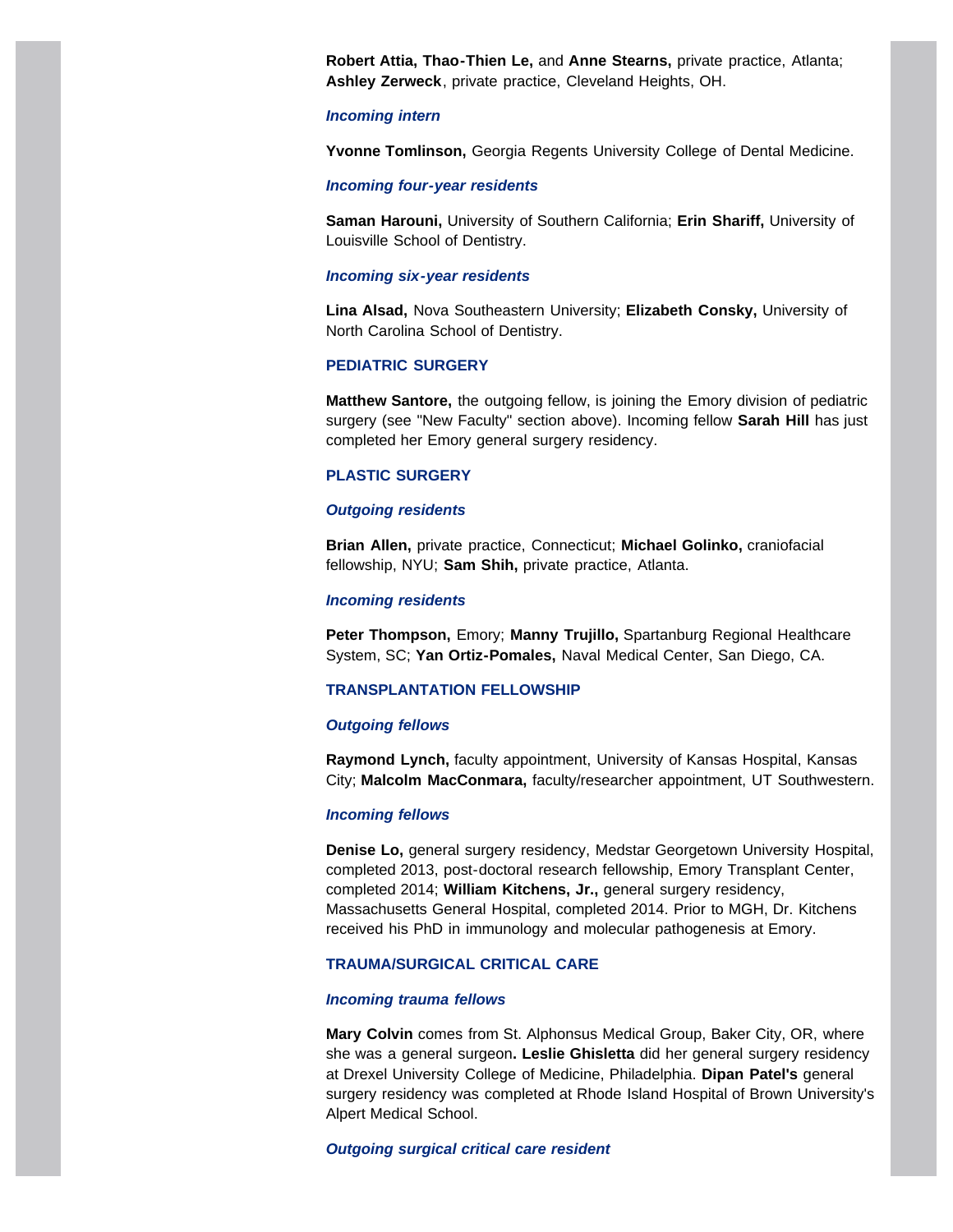**Elijah Kim** is returning to Morristown Medical Center, NJ, to finish his residency.

# *Moving from the Emory trauma fellowship to the surgical critical care residency*

**M. Andrew Davis,** Virginia Commonwealth University, Medical College of Virginia; **Katherine Kohler,** Wake Forest Baptist Medical Center, Winston Salem; **Phillip Prest,** Philadelphia College of Osteopathic Medicine.

## **VASCULAR SURGERY AND ENDOVASCULAR THERAPY**

## *Outgoing residents*

**Kevin Brown,** staff surgeon at Walter Reed National Military Medical Center, Bethesda, MD; **Jean Marie Ruddy,** Medical University of South Carolina and Ralph H. Johnson VAMC, Charleston, SC.

## *Incoming residents*

**William Ashwander,** University of Alabama at Birmingham; **Chandler Long,** University of Tennessee Medical Center, Knoxville.

# <span id="page-11-0"></span>**Upcoming events**

| <b>EVENT</b>                           | <b>DATE/TIME</b>                                         | <b>LOCATION</b> |
|----------------------------------------|----------------------------------------------------------|-----------------|
| <b>SURGICAL GRAND</b><br><b>ROUNDS</b> | 7:00 a.m. $-$ 8:00 a.m., EUH auditorium<br>July 10, 2014 |                 |
| <b>History of Grady Memorial</b>       |                                                          |                 |
| <b>Hospital</b>                        |                                                          |                 |
| Presented by Amy D.                    |                                                          |                 |
| Wyrzykowski, MD                        |                                                          |                 |
| - Associate Professor of               |                                                          |                 |
| Surgery, Trauma/Surgical               |                                                          |                 |
| Critical Care at Grady                 |                                                          |                 |
| Memorial Hospital,                     |                                                          |                 |
| Department of Surgery, Emory           |                                                          |                 |
| University School of Medicine          |                                                          |                 |
| - Chief, General Surgery A             |                                                          |                 |
| Service, Grady Memorial                |                                                          |                 |
| Hospital                               |                                                          |                 |
| <b>SURGICAL GRAND</b>                  | 7:00 a.m. - 8:00 a.m., EUH auditorium                    |                 |
| <b>ROUNDS</b>                          | July 17, 2014                                            |                 |
| <b>Carotid Disease in the 21st</b>     |                                                          |                 |
| <b>Century</b>                         |                                                          |                 |
| Presented by Brajesh Kumar             |                                                          |                 |
| Lal, MD                                |                                                          |                 |
| - Professor of Surgery and             |                                                          |                 |
| Director of Endovascular               |                                                          |                 |
| Surgery, University of                 |                                                          |                 |
| <b>Maryland Medical Center</b>         |                                                          |                 |
| <b>EUH Perioperative Services</b>      | 7:00 a.m. - 8:00 a.m., EUH auditorium                    |                 |
| <b>Performance Day</b>                 | July 24, 2014                                            |                 |
| A quarterly review and                 |                                                          |                 |
| analysis of perioperative              |                                                          |                 |
| services performance among             |                                                          |                 |